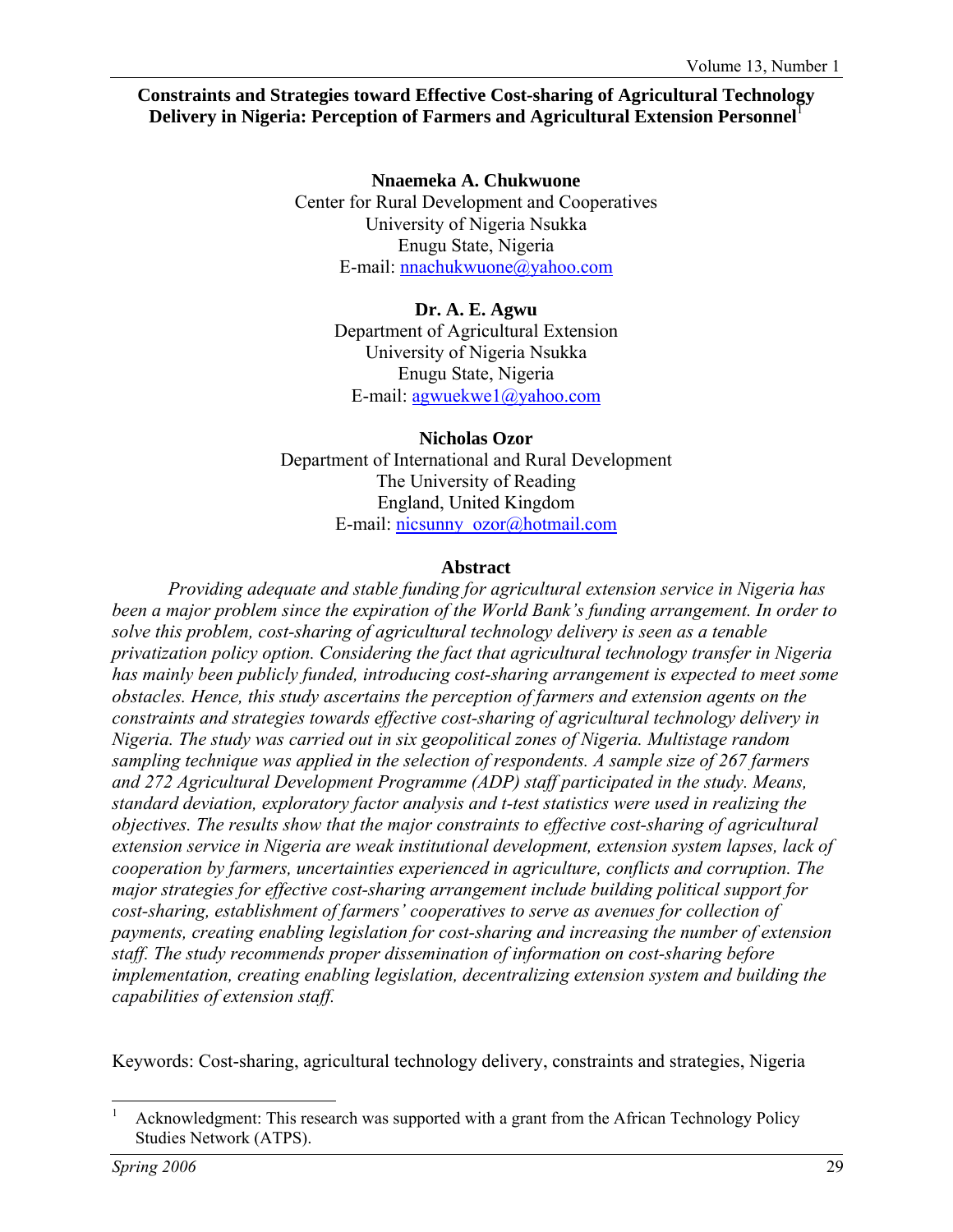#### **Introduction**

Agricultural technology delivery, the main activity of the agricultural extension programme in Nigeria, as in many developing countries, is on the brink of collapse. Out of the six extension programmes that operated in Nigeria in the last thirty years, only two, River Basin Development Authority and the Agricultural Development Programme still exist and are being operated in limited scopes. The weak level of technology component of agriculture in Nigeria is manifested in the dismal performance of the agricultural sector and deepening poverty. Report from the Central Bank of Nigeria and the National Population Commission indicates that while the Nigerian population has been growing at 3% per annum, food production has been increasing at only 1.5% per annum in the last five years. In addition, 70% of Nigerians are living below poverty line (United Nations, 2003).

The problem of agricultural extension and indeed technology delivery became prominent with the expiration of the World Bank component of the agricultural extension funding arrangement. Withdrawal of funding and fierce competition for resources from the national budget among different economic sectors has substantially reduced the funding available for agricultural technology delivery in Nigeria. Anderson and Feder (2003) observed that "despite the fact that public financing for extension is often justifiable, the general trend towards fiscal restraint and a reduced role for the public sector has led to financial crises in many extension services" (p. 9). Since the late 1990s, inadequate funding has led to the virtual collapse of research and extension institutions that provided services to small farmers and rural communities in Nigeria (Omotayo, 2004). For example, average available funds for Ogun State ADP fell by about 20% as the State and Federal Government exhibited reduced commitments to the funding of the ADP (Adebayo, Idowu, Omotayo, Olunuga, &

Apkantaku*,* 1999). In addition, Enugu State Agricultural Development Programme (ENADEP) audited account (2002), shows that the amount available to ENADEP in 2002 (3.9 million), when compared to that available in 1993 (9.3 million), fell by 5.4 million (57.61%). Considering that improved technology delivery in Nigeria's agriculture is the veritable means of bringing about improvement in the current levels of agricultural production and resource productivity, promoting technology delivery is imperative.

Several researchers (Adebayo et al., 1999; Agwu & Chukwuone, 2005; Ikpi, 2002; Ogunbameru, 2005; Omotayo, 2004) have shown that one of the major lessons learned from the past extension programmes in Nigeria is that it is not possible for government alone to support extension programme in all its ramifications. The private sector needs to play a more active role in both funding and the physical transfer of the available improved technologies. In pursuance of more private involvement in agricultural technology delivery, some innovative mechanisms, derived from the Nigerian government stance on privatization policy, are being considered. In this regard, cost-sharing is seen as a tenable privatization policy option. Cost-sharing is a system where beneficiaries of services pay user fee. It is a privatization strategy, which entails paying a fee for services, and advice, which formerly was free of charge (Rivera & Cary, 1997). It is similar to partial commercialization, which involves the reorganization of public enterprise and the introduction of commercialization principles into the enterprise operation, such as user charges, with the aim of realizing funds for the enterprise (United Nations, 1995).

## **Theoretical Framework**

The theoretical basis of cost-sharing is the new institutional economic theories, specifically, transaction cost theory. Transaction costs are economic equivalent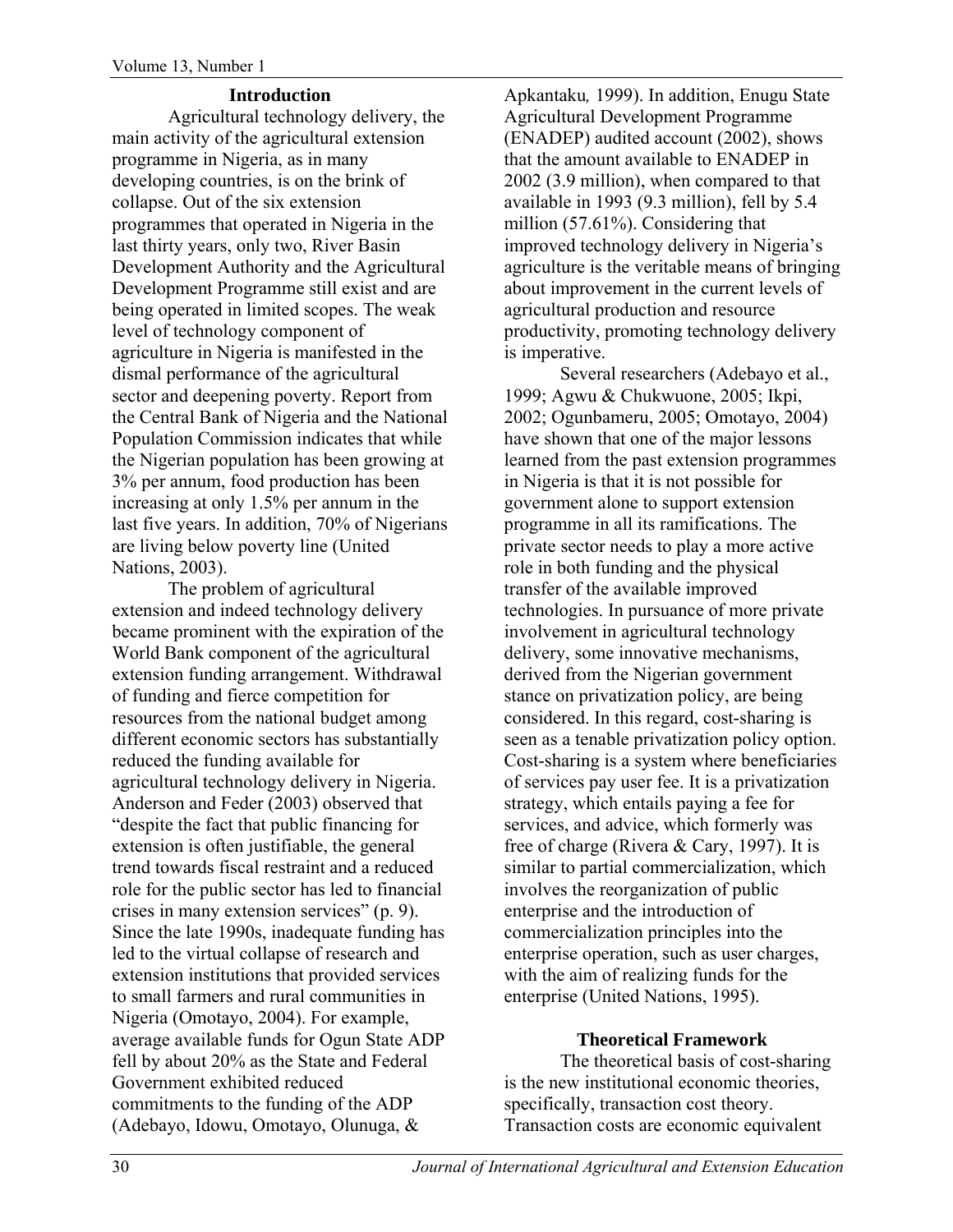of friction in physical terms. The transaction cost theory, (Coarse, 1960) compares the cost of planning, adapting, monitoring, coordination and enforcement of contracts under alternative governance structures. Transaction costs are more pronounced in institutional arrangements that foster less competition, for example, institutions that are completely controlled by government bureaucracy and private involvement are not encouraged. Under such conditions, especially when the institutions are weak, opportunistic and counterproductive behaviours abound thus increasing transaction costs. However, when supply of services is competitive, transaction costs are low. Therefore, institutions that evolve to lower transaction costs are the key to the performance of economies (Meier, 1995).

In Nigeria, like in most developing countries where institutions (economic, political and legal) are weak and opportunistic, counterproductive behaviours (corruption, cheating and rent seeking) abound. These have led to marked increases in transaction costs thus weakening service delivery. For example, due to poor funding, funding instability and the activities of corrupt officials, extension agents, are not paid their salaries for months; materials for fieldwork and transport facilities, which were formerly provided, are no longer available. Even when they are provided, the materials do not get to the field workers but are diverted by corrupt officials. All these have increased the cost of monitoring and dissemination of technology to farmers as government incurs additional expenses in order to reach farmers. Increased transaction costs coupled with dwindling funds have made government to stop some extension services thus leading to decreased food production. Therefore to reduce transaction cost and increase performance, there is a need to make agricultural technology delivery demand driven. This can be achieved through cost-sharing. Cost-sharing of agricultural technology delivery in Nigeria between farmers and extension

agencies would help make the market competitive, involving private for profit agencies, thereby lowering transaction costs.

#### **Purpose and Objectives**

Considering the fact that agricultural technology transfer in Nigeria has mainly been publicly funded and delivered, introducing cost-sharing arrangement is expected to meet some obstacles. Hence this study ascertains the perception of farmers and agricultural extension personnel of Nigeria's Agricultural Development Programme on the constraints and strategies towards effective cost-sharing of agricultural technology delivery in Nigeria.

#### **Methods**

The study was carried out in Nigeria. Nigeria is divided into five agricultural zones namely: North West, North East, North Central, South West, and South East zones, for the purpose of establishing farming systems research and linking the research to the extension activities (Shaib, Aliyu, & Bakshi*,* 1997). These five zones cover the agro-ecological environments of Nigeria. However geopolitically, the southern part comprises Southwest, Southeast, and South South.

Multistage (random) sampling technique was used in selecting the respondent farmers. In the first stage, six states namely, Katsina, Bauchi, Kogi, Ondo, Enugu, and Rivers were randomly selected from the six geopolitical zones in Nigeria; namely, North West, North East, North Central, South West, South East and South South zones, respectively. These geopolitical zones were used in order to cover the administrative structures as well as the agro ecological delineations of the country.

In the second stage, using the delineation by the different State Agricultural Development Programmes (ADPs), two agricultural zones were randomly selected from each state giving a total of 12 agricultural zones. From each of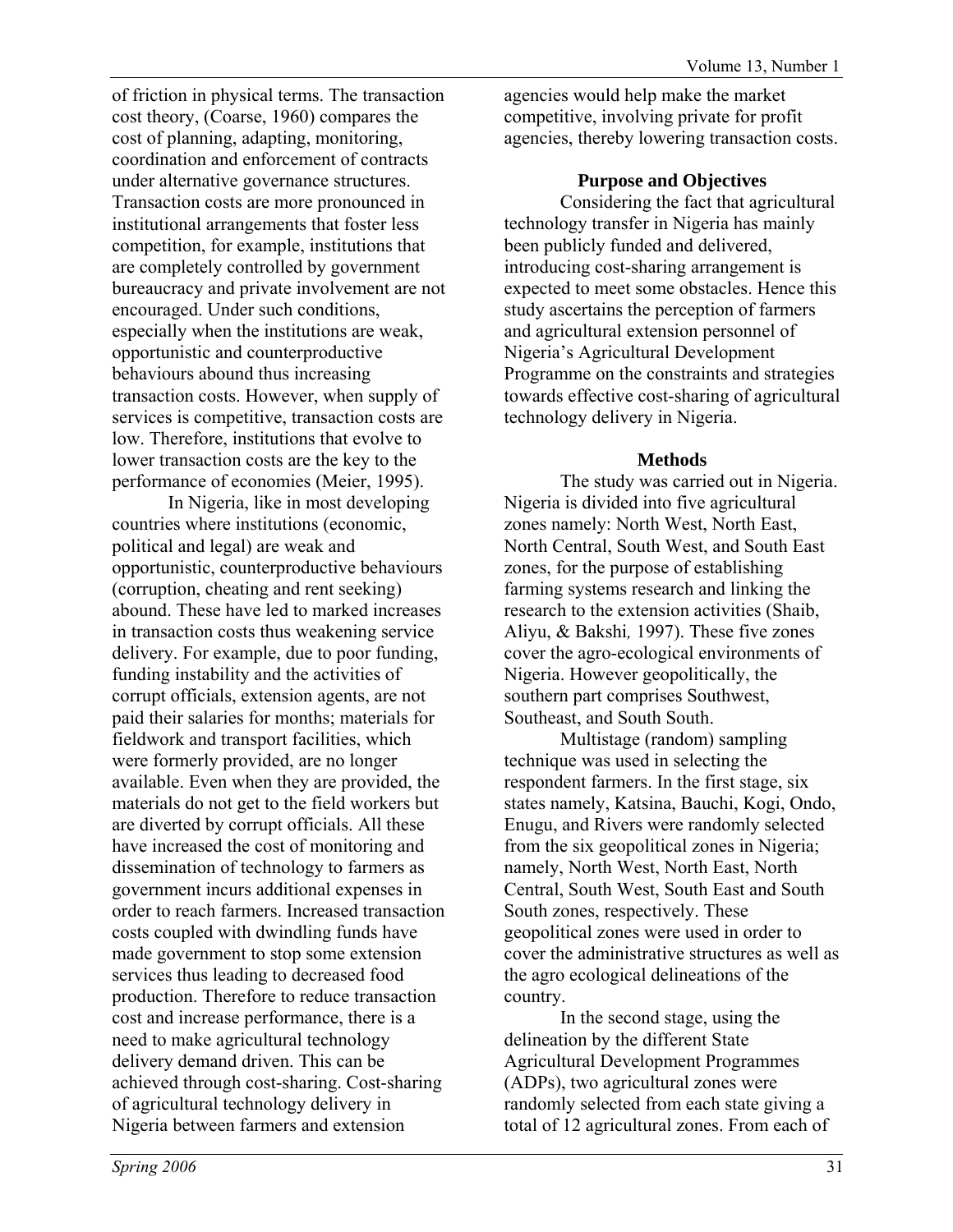the selected zones, 25 farmers were randomly selected from the list provided by the State ADPs for interview, resulting in a total of 300 farmers. However, data were completely collected from a total of 267 farmers comprising 45, 50, 50, 42, 40 and 40 farmers from Katsina, Bauchi, Kogi, Ondo, Enugu, and Rivers states, respectively.

A set of detailed and carefully designed and validated structured interview schedule and questionnaire were used for primary data collection. Content validation of the research instruments was done by a team of four experts in agricultural extension system. The interview schedule was used for collecting data from the farmers, while the questionnaire was used for the staff of ADPs. The data were collected between August 2003 and March 2004.

Trained field assistants selected in each location, in addition to the researchers, collected the data for this study. A pilot test was conducted as part of instrument validation and to familiarize the assistants on the research instrument.

Means, standard deviations, and factor analysis were used for data analysis. Specifically, exploratory factor analysis procedure using the principal factor model with varimax rotation was employed in grouping the constraint variables into major constraint factors. In factor analysis, the factor loading under each constraint (beta weight) represent a correlation of the variables (constraint areas) to the identified constraint factor and has the same interpretation as any correlation coefficient. However, only variables with loadings of 0.40 and above (10% overlapping variance, (Comrey, 1962) were used in naming the factors.

In trying to obtain the possible strategies to achieve success in cost-sharing of agricultural technology transfer, a Likerttype format with five response options  $(5 =$ to a very great extent;  $4 =$  to a great extent; 3  $=$  to some extent;  $2 =$  to a little extent; and 1 = not at all) was used. The values on the

Likert-type scale were summated to 15, which were later divided by five, to get a mean score of three. Then respondents' mean scores were obtained for each response item such that any one higher or equal to three was regarded as a "possible strategy."

#### **Results**

*Constraints to Effective Cost-sharing of Agricultural Technology Delivery in Nigeria Perceptions of staff of public* 

*agricultural extension service*. Exploratory factor analysis was used to group the variables into possible constraint factors for policy relevance. The results of the rotated component matrix showing the extracted factors, based on the response of the staff of public agricultural extension service and those of farmers served by public agricultural extension are shown in Tables 1 and 2, respectively. The results in Table1 show that four constraint factors were extracted based on the response of the staff of public extension service delivery institution. Only variables with loadings of 0.40 and above (10% overlapping variance; Comrey, 1962) were used in naming the factors. Factors, 1, 2, 3, and 4 were named weak institutional development, extension system lapses, lack of farmers' cooperation, and agricultural uncertainties, respectively.

Weak institutional development was dominated by poor government commitment to implementation of policies and programmes in agriculture (0.44), political instability (0.47), inadequate legislation/regulation to back up the costsharing policy (0.48), irresponsiveness of private extension organizations to government policies (0.56), reduction of informal/formal linkages both among private extension organizations and among farmers in the exchange of agricultural and other relevant information (0.52), lack of inadequate database for planning (0.65), late supply of necessary technologies required due to logistic problems (0.73) insufficient credit availability (0.50), and unstable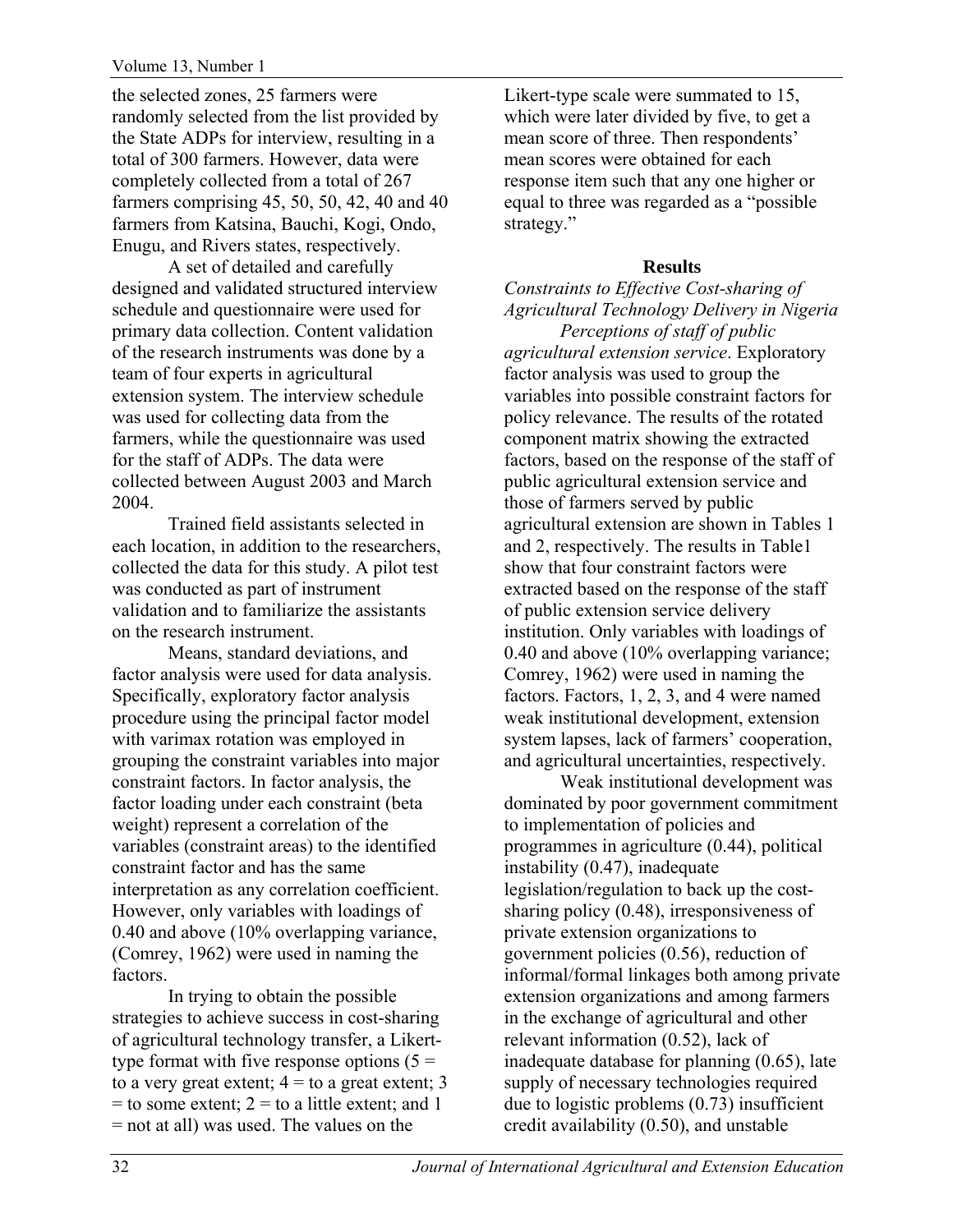pricing of agricultural goods and services  $(0.40)$ .

The loadings under extension lapses include the following: it will be difficult to prevent those who did not pay from benefiting from the service (0.42), conflict between service providers in terms of service to be rendered and client groups to serve (0.42), lack of ready market to sell the increased output as a result of improved extension services (0.41), extension workers may divert the money so that in the end farmers do not receive what they paid for (0.60), dishonesty/corruption among extension workers (0.66), poor coordination/planning of the cost-sharing programme (0.42), sheer exploitation of farmers by private extension organization (0.58) and the diminishing emphasis on public good information and the advancement of knowledge as a saleable commodity (0.56).

Specific issues with high loading under lack of farmers cooperation include that it will be difficult to prevent those who did not pay from benefiting from the service (0.50), general reluctance on the part of the farmers to pay for services (0.41), poor economic (poverty) status of farmers (0.55), difficulty in collecting the money from farmers/high cost of its administration (0.56), high level of illiteracy among farmers (0.66), and farmers lack of interest in participating in extension programmes  $(0.48)$ .

Items that loaded high under agricultural uncertainties after rotation include resultant high cost of agricultural inputs and services (0.77), high risk and uncertainty in agriculture (0.67) and the tendency to enhance large scale farm enterprise to the detriment of small-scale farming.

## Table 1

*Rotated Component Matrix Based on the Responses of Staff of Public Extension Service on Possible Constraints to Effective Cost-Sharing of Agricultural Technology Transfer* 

|                                                               | Factors |                |      |                |
|---------------------------------------------------------------|---------|----------------|------|----------------|
| Possible Constraints                                          |         | $\overline{2}$ | 3    | $\overline{4}$ |
| Resultant high cost of agricultural inputs and services       | 0.16    | 0.08           | 0.00 | 0.77           |
| High risk and uncertainty in agriculture                      | $-0.09$ | 0.08           | 0.10 | 0.67           |
| Non existence/inadequate farmers' cooperative associations    | 0.09    | 0.22           | 0.50 | 0.04           |
| It will be difficult to prevent those who did not pay from    | 0.34    | 0.42           | 0.18 | $-0.11$        |
| benefiting from the service                                   |         |                |      |                |
| Lack of political consensus and commitment to policy          | 0.26    | $-4.15$        | 0.29 | 0.31           |
| issues by government                                          |         |                |      |                |
| Poor government commitment to implementation of               | 0.44    | $-0.10$        | 0.32 | 0.39           |
| policies and programmes in agriculture                        |         |                |      |                |
| Conflict between service providers in terms of service to be  | $-1.33$ | 0.42           | 0.21 | 0.27           |
| rendered and client groups to serve                           |         |                |      |                |
| Political instability                                         | 0.47    | 0.05           | 0.31 | 0.07           |
| General reluctance on the part of the farmers to pay for      | 0.25    | 0.27           | 0.41 | $-0.04$        |
| services                                                      |         |                |      |                |
| Poor economic (poverty) status of farmers                     | 0.20    | $-1.68$        | 0.55 | 0.34           |
| Lack of ready market to sell the increased output as a result | 0.10    | 0.41           | 0.15 | 0.34           |
| of improved extension services                                |         |                |      |                |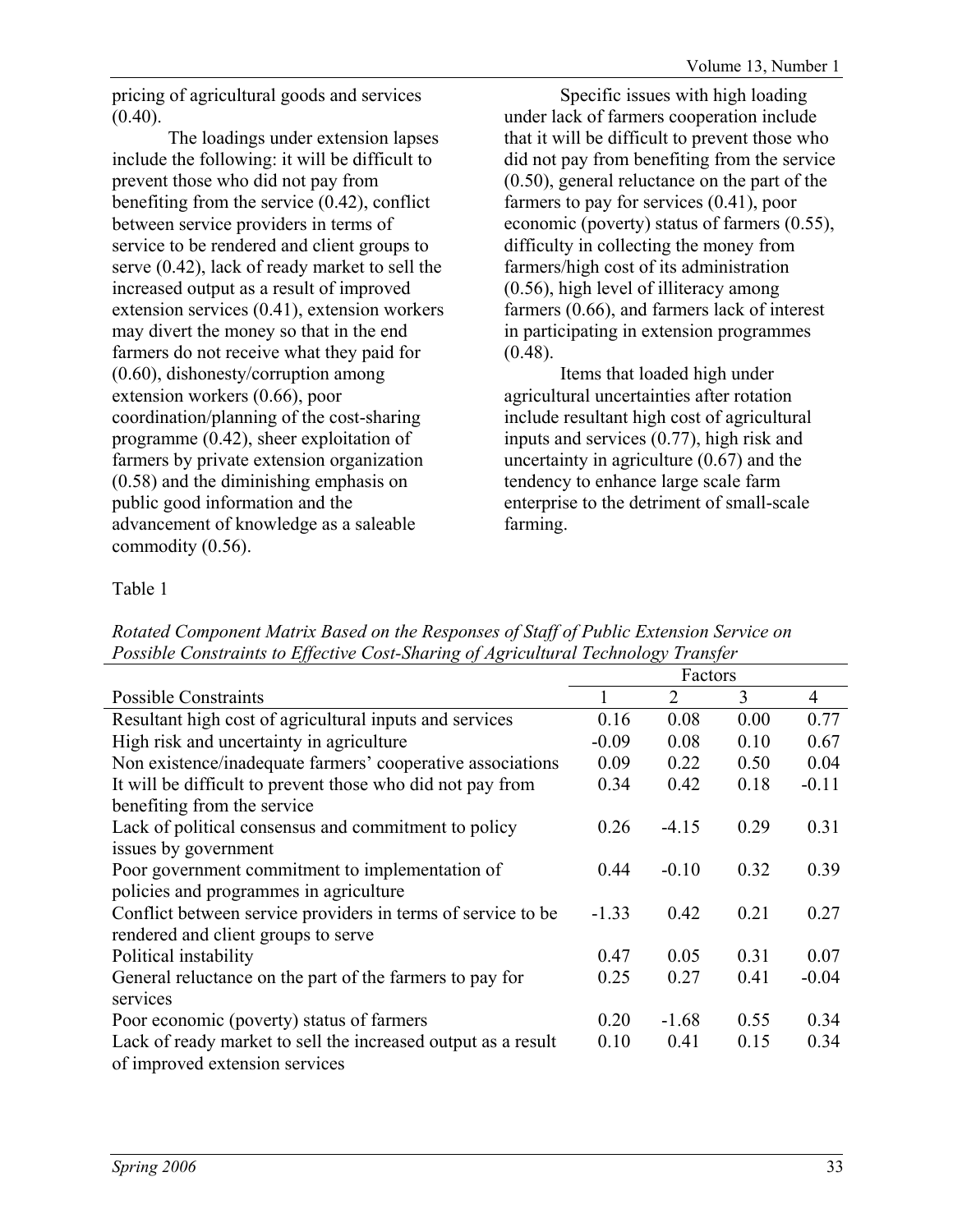#### Table 1 (continued)

|                                                                                                                                                                                 | Factors      |                |                        |                |
|---------------------------------------------------------------------------------------------------------------------------------------------------------------------------------|--------------|----------------|------------------------|----------------|
| <b>Possible Constraints</b>                                                                                                                                                     | $\mathbf{1}$ | $\overline{2}$ | 3                      | $\overline{4}$ |
| Extension workers may divert the money so that in the end                                                                                                                       | $-0.03$      | 0.60           | 0.21                   | 0.09           |
| farmers do not receive what they paid for                                                                                                                                       |              |                |                        |                |
| Difficulty in collecting the money from farmers/high cost                                                                                                                       | 0.18         | 0.24           | 0.56                   | 0.06           |
| of its administration                                                                                                                                                           |              |                |                        |                |
| Dishonesty/corruption among extension workers                                                                                                                                   | 0.04         | 0.66           | 0.19                   | $-0.02$        |
| High level of illiteracy among farmers                                                                                                                                          | $-1.15$      | 0.11           | 0.66                   | 0.16           |
| Poor coordination/planning of the cost-sharing programme                                                                                                                        | 0.30         | 0.42           | 0.29                   | 0.02           |
| Inadequate legislation/regulation to back up the cost-                                                                                                                          | 0.48         | 0.34           | 0.33                   | 0.13           |
| sharing policy                                                                                                                                                                  |              |                |                        |                |
| Difficulty in attaching value to extension service                                                                                                                              | 0.27         | 0.33           | 0.28                   | $-0.06$        |
| Sheer exploitation of farmers by private extension                                                                                                                              | 0.09         | 0.58           | $-0.10$                | 0.19           |
| organization                                                                                                                                                                    |              |                |                        |                |
| The tendency to enhance large scale farm enterprise to the                                                                                                                      | 0.09         | 0.35           | 0.08                   | 0.41           |
| detriment of small-scale farming                                                                                                                                                |              |                |                        |                |
| Irresponsiveness of private extension organizations to                                                                                                                          | 0.56         | 0.30           | 0.10                   | 0.09           |
| government policies                                                                                                                                                             |              |                |                        |                |
| The diminishing emphasis on public good information and                                                                                                                         | 0.24         | 0.56           | 0.04                   | 0.12           |
| the advancement of knowledge as a saleable commodity                                                                                                                            |              |                |                        |                |
| Reduction of informal/formal linkages both among private                                                                                                                        | 0.52         | 0.37           | $-0.02$                | 0.22           |
| extension organizations and among farmers in the exchange                                                                                                                       |              |                |                        |                |
| of agricultural and other relevant information                                                                                                                                  |              |                |                        |                |
| Lack of adequate database for planning                                                                                                                                          | 0.65         | 0.24           | 0.06                   | 0.11           |
| Late supply of necessary technologies required due to                                                                                                                           | 0.73         | $-0.02$        | $-0.06$                | 0.24           |
| logistic problems                                                                                                                                                               |              |                |                        |                |
| Farmers lack of interest in participating in extension                                                                                                                          | 0.20         | 0.17           | 0.48                   | 0.04           |
| programmes                                                                                                                                                                      |              |                |                        |                |
| Insufficient credit availability                                                                                                                                                | 0.50         | $-0.10$        | 0.29                   | 0.18           |
| Unstable pricing of agricultural goods and services                                                                                                                             | 0.40         | 0.18           | 0.20                   | 0.32           |
| Poor capacity building of extension personnel                                                                                                                                   | 0.22         | 0.16           | 0.07                   | 0.37           |
| $\mathbf{M}$ $\mathbf{F}$ $\mathbf{H}$ $\mathbf{H}$ $\mathbf{H}$ $\mathbf{W}$ $\mathbf{H}$ $\mathbf{H}$ $\mathbf{H}$ $\mathbf{H}$<br>$\blacksquare$<br>$\sim$<br>$\overline{1}$ | $\sim$       |                | $\sim$<br>$\mathbf{r}$ |                |

*Note*. Factors: 1 = Weak Institutional Development; 2 = Extension System Lapses; 3 = Lack of Farmers Cooperation; and 4 = Agricultural Uncertainties.

*Perception of farmers*. The result in Table 2 shows that four constraint factors were selected based on the responses of the farmers served by the public extension institution. Factors 1, 2, 3 and 4 were named weak extension enabling environment, weak institutional base, conflicts, and corruption, respectively. The variables that loaded high under weak extension enabling environment include high level of illiteracy among farmers (0.56), inadequate legislation/regulation to back up the cost-

sharing policy (0.56), difficulty in attaching value to extension service (0.57), reduction of informal/formal linkages both among private extension organizations and among farmers in the exchange of agricultural and other relevant information (0.48), lack of adequate database for planning  $(0.68)$ , late supply of necessary technologies required due to logistic problems  $(0.65)$ , and insufficient credit availability (0.69).

Those under weak institutional base include resultant high cost of agricultural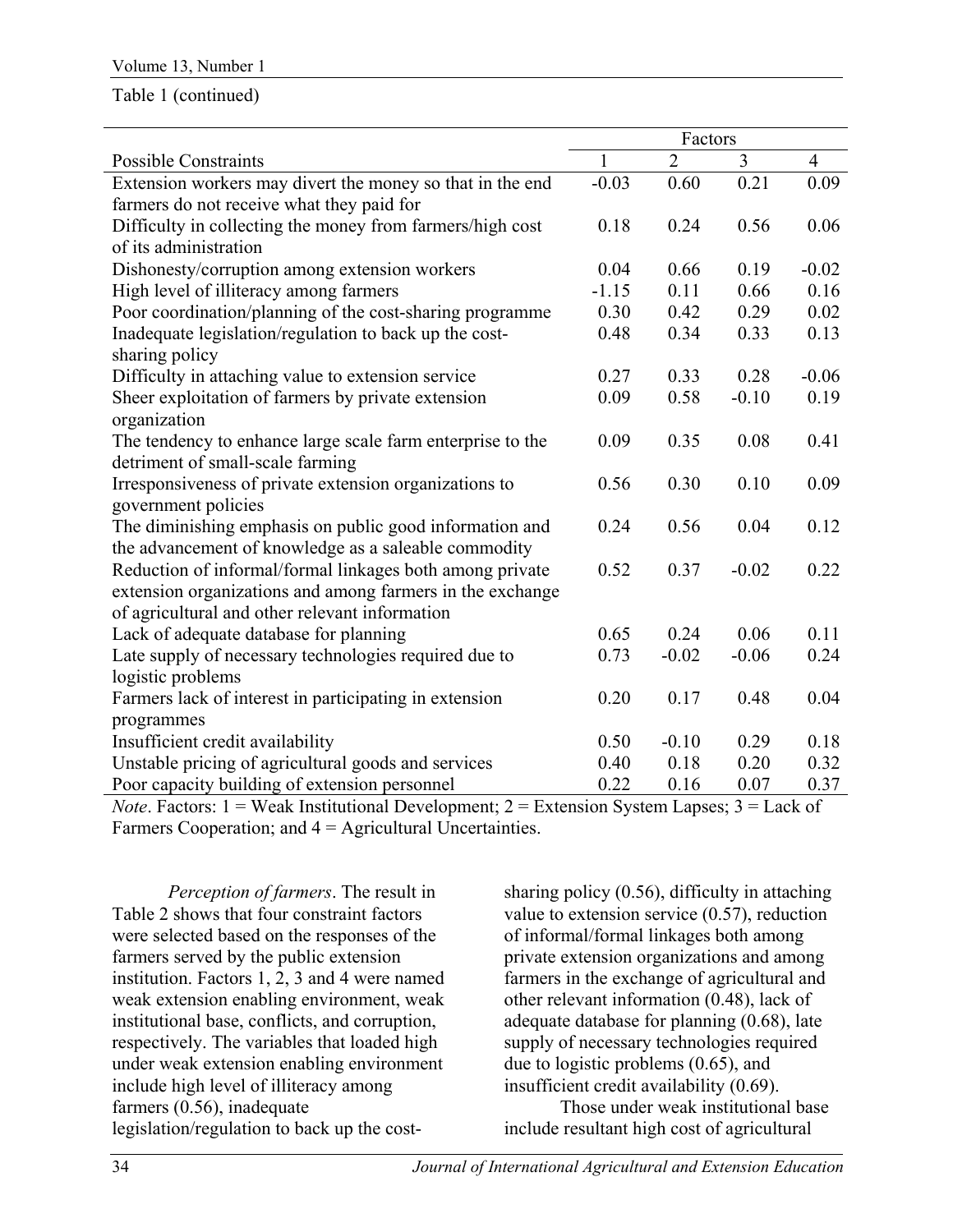inputs and services (0.65), high risk and uncertainty in agriculture (0.54), non existence/inadequate farmers' cooperative associations (0.44), lack of political consensus and commitment to policy issues by government (0.66), poor government commitment to implementation of policies and programmes in agriculture (0.67), political instability (0.42) and poor economic (poverty) status of farmers (0.57).

The loadings under conflicts (factor 3) include that it will be difficult to prevent those who did not pay from benefiting from the service (0.48), conflict between service providers in terms of service to be rendered and client groups to serve (0.60), sheer exploitation of farmers by private extension organization (0.57), the tendency to enhance large scale farm enterprise to the detriment of small-scale farming (0.54), irresponsiveness of private extension organizations to government policies (0.54), the diminishing emphasis on public good information and the advancement of knowledge as a saleable commodity (0.45) and farmers lack of interest in participating in extension programmes (0.43). Finally, corruption (factor 4) was dominated by variables such as extension workers may divert the money so that in the end farmers do not receive what they paid for (0.76), difficulty in collecting the money from farmers/high cost of its administration (0.68) and dishonesty/corruption among extension workers (0.44).

Table 2

*Rotated Component Matrix Based on the Responses of Farmers on Possible Constraints to Effective Cost-Sharing of Agricultural Technology Transfer* 

|                                                                  | Factors |                |         |                |
|------------------------------------------------------------------|---------|----------------|---------|----------------|
| <b>Possible Constraints</b>                                      |         | $\overline{2}$ | 3       | $\overline{4}$ |
| Resultant high cost of agricultural inputs and services          | 0.18    | 0.65           | $-0.02$ | 0.05           |
| High risk and uncertainty in agriculture                         | 0.08    | 0.54           | 0.04    | 0.13           |
| Non existence/inadequate farmers' cooperative associations       | 0.09    | 0.44           | 0.26    | 0.25           |
| It will be difficult to prevent those who did not pay from       | $-0.07$ | 0.19           | 0.48    | 0.15           |
| benefiting from the service                                      |         |                |         |                |
| Lack of political consensus and commitment to policy issues      | 0.13    | 0.66           | 0.09    | $-0.04$        |
| by government                                                    |         |                |         |                |
| Poor government commitment to implementation of policies         | 0.33    | 0.67           | 0.14    | $-0.11$        |
| and programmes in agriculture                                    |         |                |         |                |
| Conflict between service providers in terms of service to be.    | 0.08    | 0.33           | 0.60    | 0.04           |
| rendered and client groups to serve                              |         |                |         |                |
| Political instability                                            | 0.12    | 0.42           | 0.36    | 0.23           |
| General reluctance on the part of the farmers to pay for         | 0.27    | 0.35           | 0.21    | 0.39           |
| services                                                         |         |                |         |                |
| Poor economic (poverty) status of farmers                        | 0.20    | 0.57           | 0.13    | 0.28           |
| Lack of ready market to sell the increased output as a result of | 0.11    | 0.28           | 0.21    | 0.34           |
| improved extension services                                      |         |                |         |                |
| Extension workers may divert the money so that in the end        | $-0.04$ | 0.06           | 0.16    | 0.76           |
| farmers do not receive what they paid for                        |         |                |         |                |
| Difficulty in collecting the money from farmers/high cost of     | 0.18    | 0.01           | 0.07    | 0.68           |
| its administration                                               |         |                |         |                |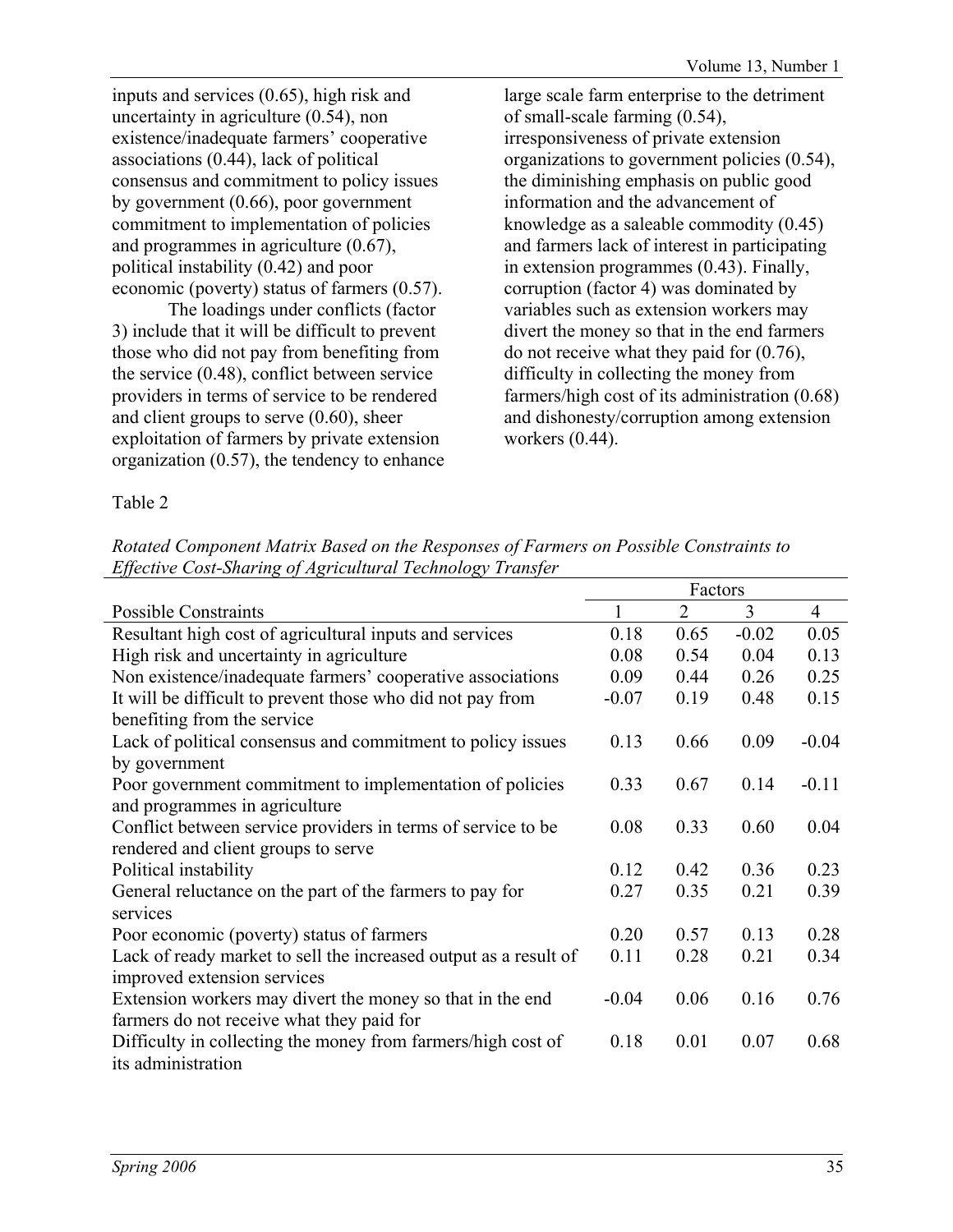#### Table 2 (continued)

|                                                                                                 | Factors |                |      |                |
|-------------------------------------------------------------------------------------------------|---------|----------------|------|----------------|
| <b>Possible Constraints</b>                                                                     |         | $\overline{2}$ | 3    | $\overline{4}$ |
| Dishonesty/corruption among extension workers                                                   | $-0.03$ | 0.24           | 0.23 | 0.44           |
| High level of illiteracy among farmers                                                          | 0.56    | 0.17           | 0.02 | 0.27           |
| Poor coordination/planning of the cost-sharing programme                                        | 0.42    | 0.20           | 0.02 | 0.45           |
| Inadequate legislation/regulation to back up the cost-sharing                                   | 0.56    | 0.17           | 0.02 | 0.27           |
| policy                                                                                          |         |                |      |                |
| Difficulty in attaching value to extension service                                              | 0.57    | 0.21           | 0.20 | 0.12           |
| Sheer exploitation of farmers by private extension                                              | 0.22    | 0.17           | 0.57 | $-0.12$        |
| organization                                                                                    |         |                |      |                |
| The tendency to enhance large scale farm enterprise to the                                      | 0.29    | $-0.09$        | 0.54 | 0.13           |
| detriment of small-scale farming                                                                |         |                |      |                |
| Irresponsiveness of private extension organizations to                                          | 0.24    | 0.17           | 0.54 | 0.23           |
| government policies                                                                             |         |                |      |                |
| The diminishing emphasis on public good information and the                                     | 0.26    | 0.06           | 0.45 | 0.37           |
| advancement of knowledge as a saleable commodity                                                |         |                |      |                |
| Reduction of informal/formal linkages both among private                                        | 0.48    | 0.08           | 0.28 | 0.20           |
| extension organizations and among farmers in the exchange                                       |         |                |      |                |
| of agricultural and other relevant information                                                  |         |                |      |                |
| Lack of adequate database for planning                                                          | 0.68    | 0.15           | 0.23 | 0.01           |
| Late supply of necessary technologies required due to logistic                                  | 0.65    | 0.22           | 0.26 | $-0.02$        |
| problems                                                                                        |         |                |      |                |
| Farmers lack of interest in participating in extension                                          | 0.29    | $-0.00$        | 0.43 | 0.12           |
| programmes                                                                                      |         |                |      |                |
| Insufficient credit availability                                                                | 0.69    | 0.19           | 0.11 | $-0.01$        |
| $Noto$ Eactors: $1 = Weak$ Extension Enabling Environment: $2 = Weak$ Institutional Base: $3 =$ |         |                |      |                |

*Note*. Factors:  $1 = Weak Extension Enabling Environment; 2 = Weak Instructional Base; 3$ Conflicts; and  $4 =$  Corruption.

## *Possible Strategies for Achieving Success in Cost-sharing of Agricultural Technology Transfer*

The results of the responses of staff of public extension service and farmers served by public extension as regards possible strategies for achieving success in cost-sharing of agricultural technology transfer are shown in Table 3.

The table reveals that the staff of public extension service were of the opinion that enlightenment of farmers on the concept and importance of cost-sharing in agricultural development (*M =* 4.22) would be the best possible strategy for achieving success in cost-sharing of agricultural technology transfer in Nigeria. This was followed by motivation of staff and farmers

 $(M = 4.18)$  and ensuring public transparency and accountability by extension staff involved in the scheme  $(M = 3.97)$ .

Other possible strategies for success as perceived by the extension staff include involvement of farmers and other stakeholders in planning and implementation of cost-sharing programme (*M =* 3.92), costsharing programme should begin with the areas in agriculture identified as priority areas for cost-sharing  $(M = 3.85)$ , establishing mechanisms/procedures for monitoring the progress and results of the cost-sharing strategy  $(M = 3.82)$ , increasing the number of extension staff (or reducing the area of coverage of extension agents) (*M =* 3.80), clear definition of form, modalities and principles of cost-sharing (*M =* 3.73)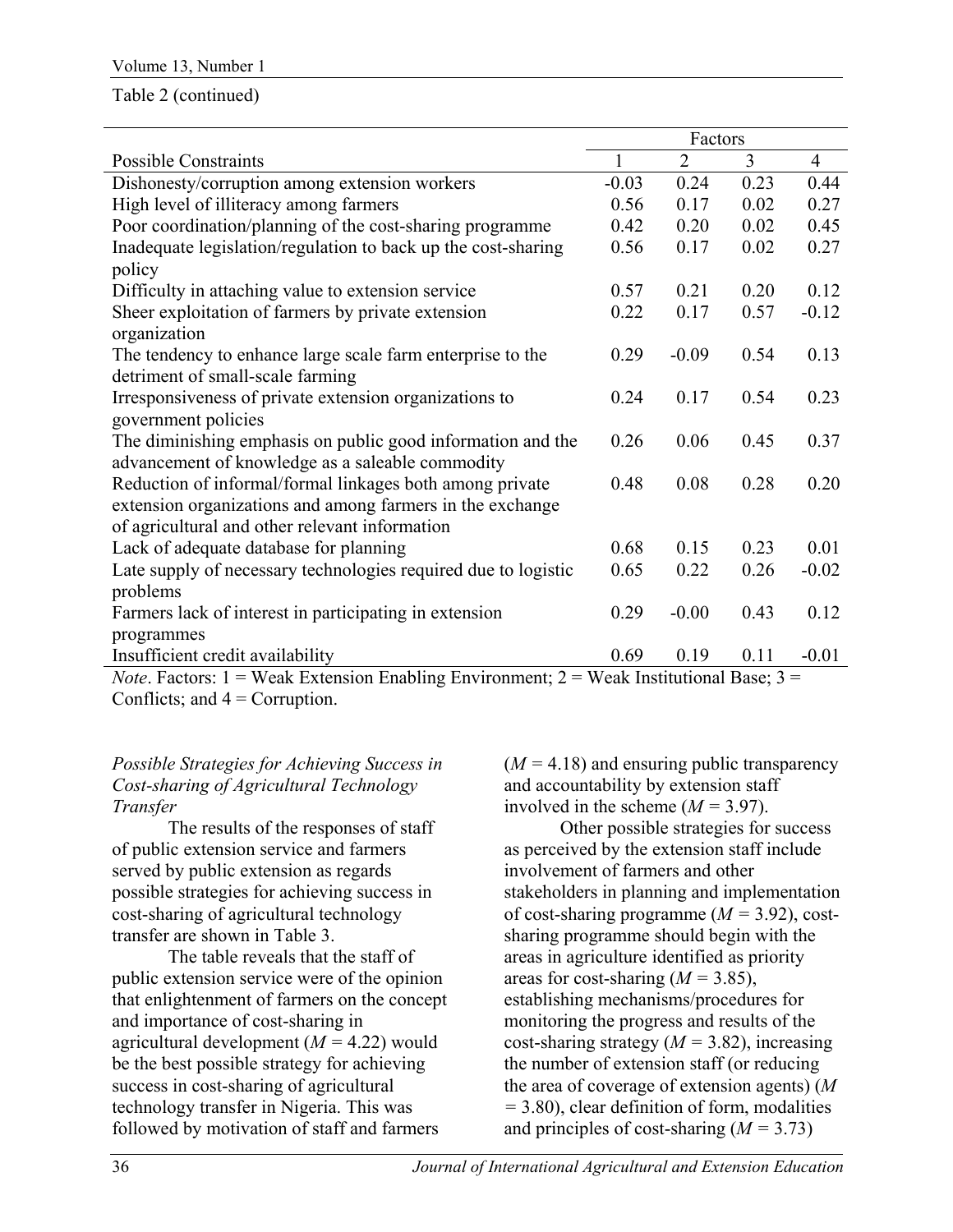and farmer–to–farmer information about the importance of cost-sharing of agricultural technology transfer to agricultural development  $(M = 3.67)$ .

The extension staff further perceived the establishment of mechanisms to ensure the protection of low income farmers (*M =*  3.65), establishment of commodity boards to ensure stability of price of products (*M =*  3.65), establishment of farmers cooperatives to serve as avenues for levy collection (*M =*  3.57), enacting enabling legislation for costsharing  $(M = 3.27)$  and building political support for cost-sharing of agricultural technology transfer policy  $(M = 3.20)$  as possible strategies for achieving success in cost-sharing . However, they did not perceive the use of law enforcement agents to arrest and punish offenders and/or defaulters  $(M = 2.24)$  as a possible strategy for success in cost-sharing arrangement. The standard deviations were less than 1.50 showing that their individual responses were not far apart from the mean.

On the other hand, the response of the farmers (Table 3) shows that they perceived motivation of staff and farmers (*M =* 3.92) to be the best possible strategy to achieving success in cost-sharing of agricultural technology transfer in Nigeria. This was followed by enlightenment of farmers on the concept and importance of cost-sharing in agricultural development (*M =* 3.85) and increasing the number of extension staff (or reducing the area of coverage of extension agents (*M =* 3.69).

Other critical success factors as perceived by the farmers include that costsharing programme should begin with the areas in agriculture identified as priority areas for cost-sharing  $(M = 3.61)$ , ensuring public transparency and accountability by extension staff involved in the scheme (*M =*  3.61), establishing mechanisms/procedures for monitoring the progress and results of the cost-sharing strategy  $(M = 3.59)$ , involvement of farmers and other stakeholders in planning and implementation of cost-sharing programme (*M =* 3.58) and establishment of farmers cooperatives to serve as avenues for levy collection (*M =*  3.50).

In addition, the farmers were of the opinion that clear definition of form, modalities and principles of cost-sharing (*M =* 3.45), establishment of mechanism to ensure the protection of the low income farmers  $(M = 3.41)$ , farmer–to–farmer information about the importance of costsharing of agricultural technology transfer to agricultural development (*M =* 3.40), establishment of commodity boards to ensure stability of price of products (*M =*  3.35), enacting enabling legislation for costsharing  $(M = 3.34)$  and building political support for cost-sharing of agricultural technology transfer policy (*M =* 3.02) were possible strategies for achieving success in cost-sharing . However, they were also of the view that the use of law enforcement agents to arrest and punish offenders and/or defaulters  $(M = 2.48)$  was not a possible strategy towards achieving success in costsharing of agricultural technology transfer (Table 3).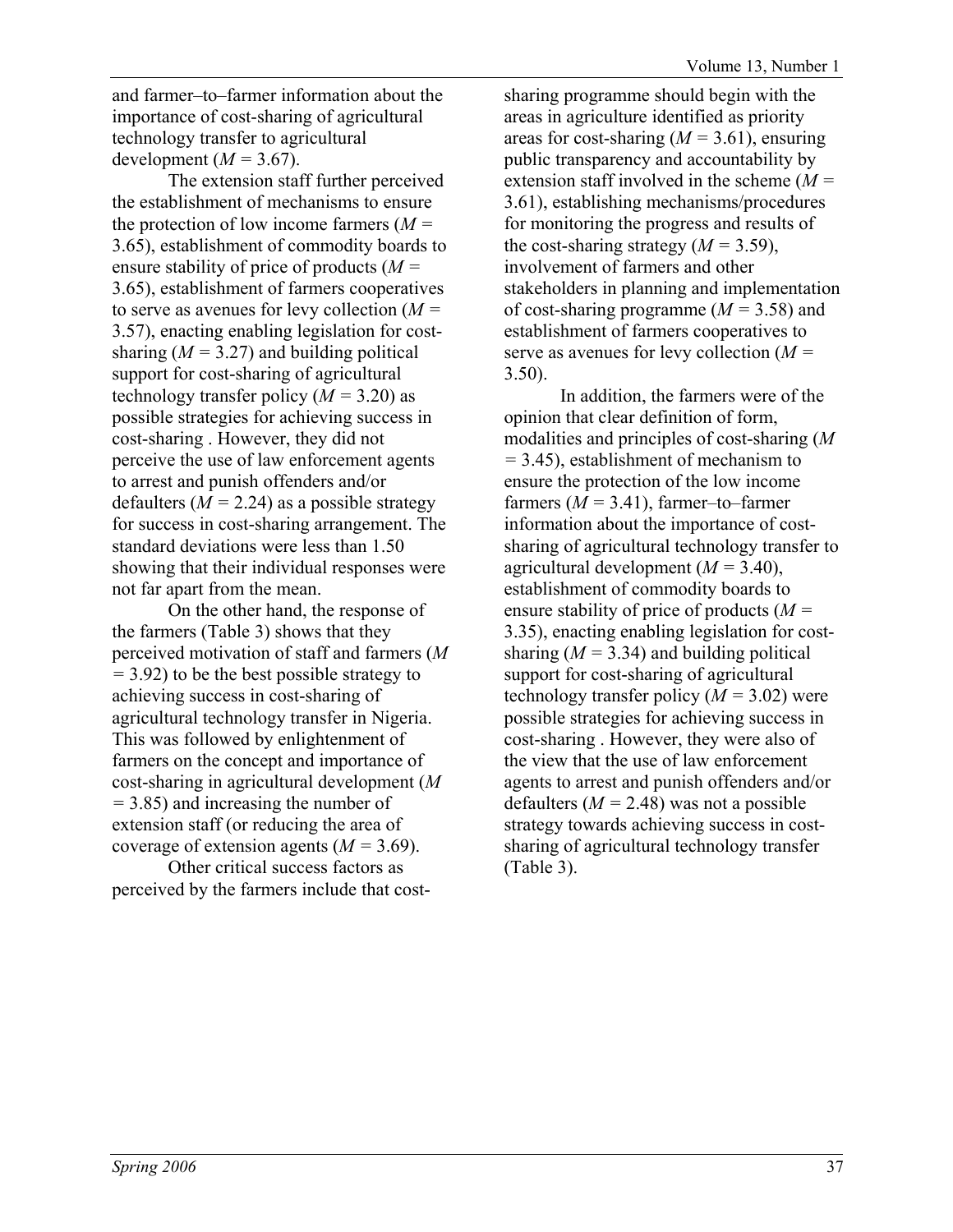Table 3

|                                                                   | Extension      |      |                |           |
|-------------------------------------------------------------------|----------------|------|----------------|-----------|
|                                                                   | Staff          |      | Farmers        |           |
| <b>Strategies/Success Factors</b>                                 | $\overline{M}$ | SD   | $\overline{M}$ | <b>SD</b> |
| Building political support for cost-sharing of agricultural       | $3.20*$        | 1.32 | $3.02*$        | 1.43      |
| technology transfer policy                                        |                |      |                |           |
| Establishing mechanisms/procedures for monitoring the             | $3.82*$        | 1.05 | $3.59*$        | 1.24      |
| progress and results of the cost-sharing strategy                 |                |      |                |           |
| Farmer-to-farmer information about the importance of cost-        | $3.67*$        | 1.23 | $3.40*$        | 1.31      |
| sharing of agricultural technology transfer to agricultural       |                |      |                |           |
| development                                                       |                |      |                |           |
| Establishment of mechanism to ensure the protection of the low    | $3.65*$        | 1.17 | $3.41*$        | 1.39      |
| income farmers                                                    |                |      |                |           |
| The use of law enforcement agents to arrest and punish            | 2.24           | 1.34 | 2.48           | 1.49      |
| offenders and/or defaulters                                       |                |      |                |           |
| Involvement of farmers and other stakeholders in planning and     | $3.92*$        | 1.11 | $3.58*$        | 1.38      |
| implementation of cost-sharing programme                          |                |      |                |           |
| Cost-sharing programme should begin with the areas in             | $3.85*$        | 1.11 | $3.61*$        | 1.32      |
| agriculture identified as priority areas for cost-sharing         |                |      |                |           |
| Establishment of farmers cooperatives to serve as avenues for     | $3.57*$        | 1.34 | $3.50*$        | 1.34      |
| levy collection                                                   |                |      |                |           |
| Ensuring public transparency and accountability by extension      | $3.97*$        | 1.20 | $3.61*$        | 1.24      |
| staff involved in the scheme                                      |                |      |                |           |
| Enacting enabling legislation for cost-sharing                    | $3.27*$        | 1.31 | $3.34*$        | 1.26      |
| Clear definition of form, modalities and principles of cost-      | $3.73*$        | 1.10 | $3.45*$        | 1.16      |
| sharing                                                           |                |      |                |           |
| Establishment of commodity boards to ensure stability of price    | $3.65*$        | 1.29 | $3.35*$        | 1.36      |
| of products                                                       |                |      |                |           |
| Motivation of staff and farmers                                   | $4.18*$        | 1.04 | $3.92*$        | 1.26      |
| Increasing the number of extension staff (or reducing the area of | $3.80*$        | 1.23 | $3.69*$        | 1.30      |
| coverage of extension agents)                                     |                |      |                |           |
| Enlightenment of farmers on the concept and importance of         | $4.22*$        | 1.02 | $3.85*$        | 1.27      |
| cost-sharing in agricultural development.                         |                |      |                |           |

*Means and Standard Deviations for Public Extension Service Staff and Farmers on Possible Strategies to Achieve Success in Cost-Sharing of Agricultural Technology Transfer* 

*Note*. Scale:  $5 =$  to a very great extent;  $4 =$  to a great extent;  $3 =$  to some extent;  $2 =$  to a little extent; and  $1 =$  not at all.

## *Differences between Public Agricultural Extension Service Staff and Farmers on Possible Cost-sharing Strategies*

The difference in the opinion of staff of public agricultural extension service and farmers on possible strategies for costsharing was ascertained using *t*-test statistic and presented in Table 4.

The result shows that the mean responses of the extension staff and farmers as regards possible strategies for effective cost-sharing of agro-technology were significantly different for 11 of the 15 strategies. Among these statements the means of responses of the staff of public extension service were higher than that of the farmers in all items except for "the use of law enforcement agents to arrest and punish offenders and/or defaulters" (Table 4).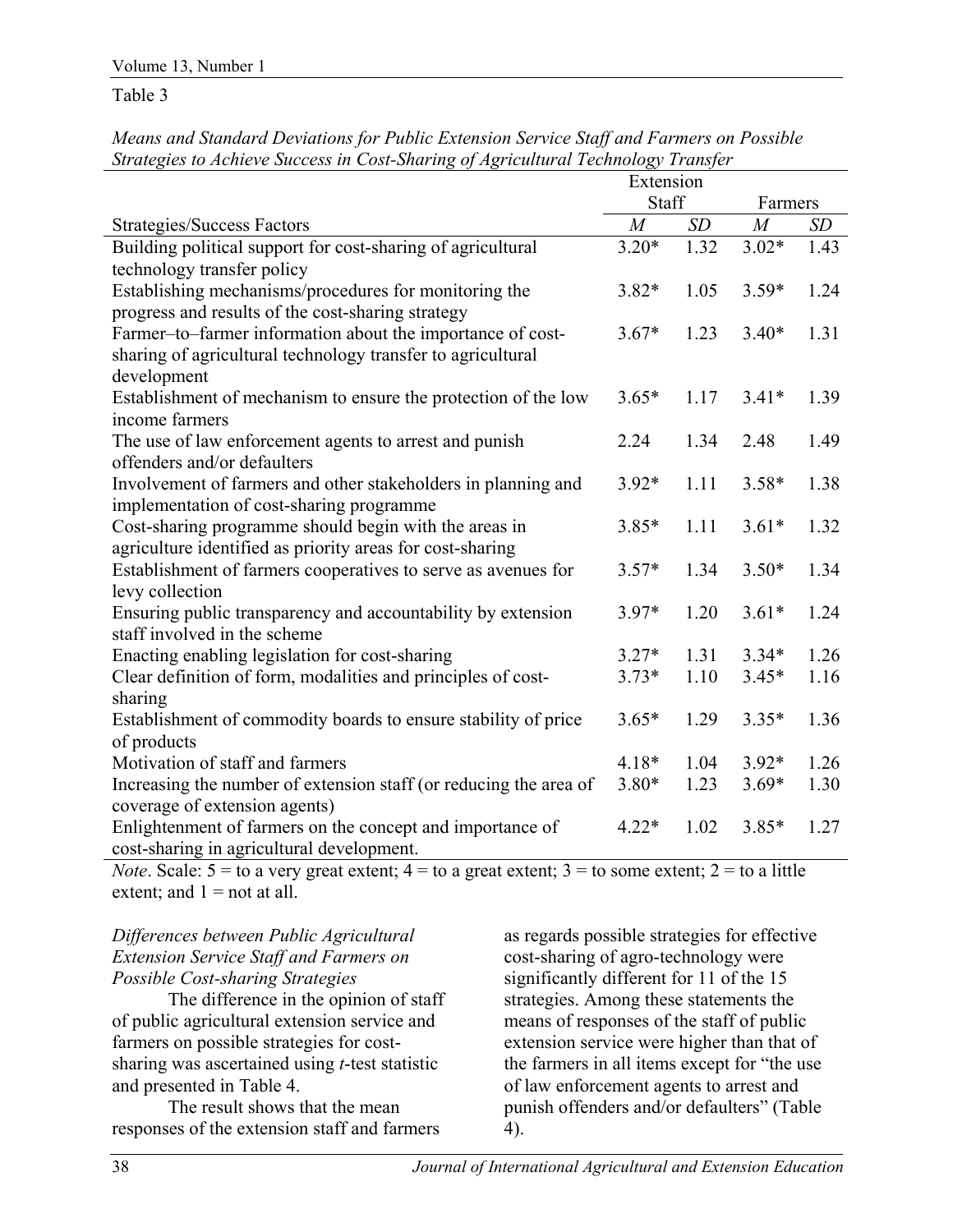Four strategies (building political support for cost-sharing of agro-technology transfer; establishment of farmers cooperative to serve as avenues for levy collection; enacting enabling legislation for cost-sharing; and increasing the number of

extension staff or reducing the area of coverage per extension staff) were not significantly different between respondent groups. It then implies that the two categories of respondents hold the same opinion as regards these items.

# Table 4

*Test of Difference between Perceptions of Public Extension Service Staff and Farmers on Possible Strategies to Achieve Success in Cost-Sharing of Agricultural Technology Transfer*

|                                                                                                                    | <b>Extension Staff</b> |      | Farmers        |      |          |
|--------------------------------------------------------------------------------------------------------------------|------------------------|------|----------------|------|----------|
| <b>Strategies/Success Factors</b>                                                                                  | $\overline{M}$         | SD   | $\overline{M}$ | SD   | t        |
| Building political support for cost-sharing of                                                                     | 3.20                   | 1.32 | 3.02           | 1.43 | 1.48     |
| agricultural technology transfer policy                                                                            |                        |      |                |      |          |
| Establishing mechanisms/procedures for                                                                             | 3.82                   | 1.05 | 3.59           | 1.24 | $2.28*$  |
| monitoring the progress and results of the cost-                                                                   |                        |      |                |      |          |
| sharing strategy                                                                                                   |                        |      |                |      |          |
| Farmer-to-farmer information about the                                                                             | 3.67                   | 1.23 | 3.40           | 1.31 | $2.49*$  |
| importance of cost-sharing of agricultural                                                                         |                        |      |                |      |          |
| technology transfer to agricultural development                                                                    |                        |      |                |      |          |
| Establishment of mechanism to ensure the                                                                           | 3.65                   | 1.17 | 3.41           | 1.39 | $2.21*$  |
| protection of the low income farmers                                                                               |                        |      |                |      |          |
| The use of law enforcement agents to arrest and                                                                    | 2.24                   | 1.34 | 2.48           | 1.49 | $-1.98*$ |
| punish offenders and/or defaulters                                                                                 |                        |      |                |      |          |
| Involvement of farmers and other stakeholders in                                                                   | 3.92                   | 1.11 | 3.58           | 1.38 | $3.15*$  |
| planning and implementation of cost-sharing                                                                        |                        |      |                |      |          |
| programme                                                                                                          |                        |      |                |      |          |
| Cost-sharing programme should begin with the                                                                       | 3.85                   | 1.11 | 3.61           | 1.32 | $2.28*$  |
| areas in agriculture identified as priority areas for                                                              |                        |      |                |      |          |
| cost-sharing                                                                                                       |                        |      |                |      |          |
| Establishment of farmers cooperatives to serve as                                                                  | 3.57                   | 1.34 | 3.50           | 1.34 | 0.63     |
| avenues for levy collection                                                                                        |                        |      |                |      |          |
| Ensuring public transparency and accountability by                                                                 | 3.97                   | 1.20 | 3.61           | 1.24 | $3.36*$  |
| extension staff involved in the scheme                                                                             |                        |      |                |      |          |
| Enacting enabling legislation for cost-sharing                                                                     | 3.27                   | 1.31 | 3.34           | 1.26 | $-0.65$  |
| Clear definition of form, modalities and principles                                                                | 3.73                   | 1.10 | 3.45           | 1.16 | $2.77*$  |
| of cost-sharing                                                                                                    |                        |      |                |      |          |
| Establishment of commodity boards to ensure                                                                        | 3.65                   | 1.29 | 3.35           | 1.36 | $2.61*$  |
| stability of price of products                                                                                     |                        |      |                |      |          |
| Motivation of staff and farmers                                                                                    | 4.18                   | 1.04 | 3.92           | 1.26 | $2.53*$  |
| Increasing the number of extension staff (or                                                                       | 3.80                   | 1.23 | 3.69           | 1.30 | 0.98     |
| reducing the area of coverage of extension agents)                                                                 |                        |      |                |      |          |
| Enlightenment of farmers on the concept and                                                                        | 4.22                   | 1.02 | 3.85           | 1.27 | $3.70*$  |
| importance of cost-sharing in agricultural                                                                         |                        |      |                |      |          |
| development.                                                                                                       |                        |      |                |      |          |
| <i>Note.</i> Scale: $5 =$ to a very great extent; $4 =$ to a great extent; $3 =$ to some extent; $2 =$ to a little |                        |      |                |      |          |

extent; and  $1 =$  not at all.

 $* p < .05$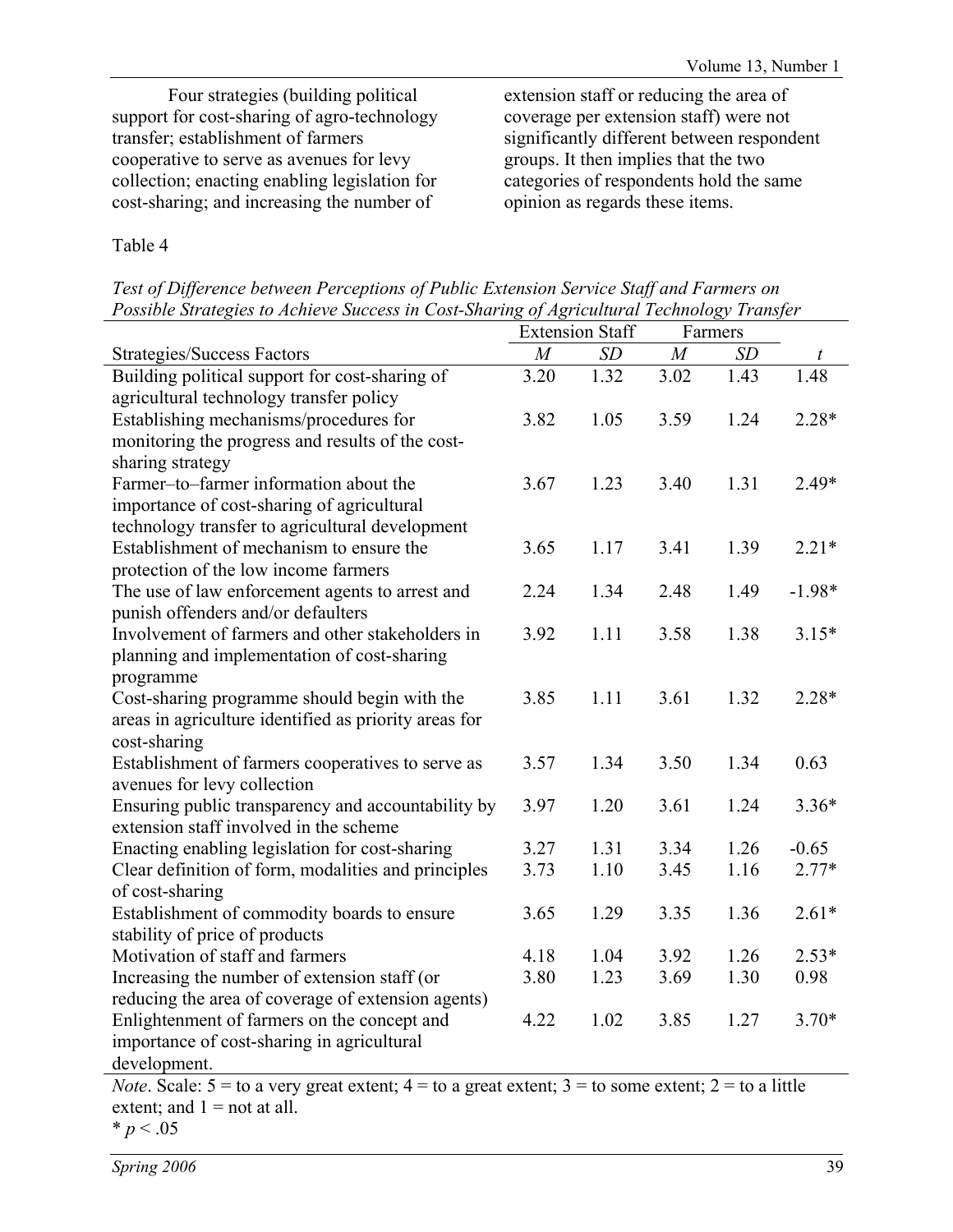#### **Conclusion, Recommendation, and Implications**

The study ascertained the perception of farmers and public agricultural extension staff on constraints and strategies towards evolving an institutional arrangement where agricultural technology delivery cost could be shared between farmers and the agencies responsible for technology delivery. The study showed that the major constraints to cost-sharing arrangement were weak institutional development, uncertainties inherent in agriculture, poor cooperation from farmers and weak agricultural extension/technology delivery mechanisms. The two categories of respondents were of the view that enacting enabling legislation for cost-sharing, building political support and disseminating information on costsharing of agricultural technology delivery could help facilitate cost-sharing arrangement. Other measures include increasing the number of extension staff or reducing the area of coverage by an extension agent and establishment of vibrant farmers cooperative to serve as avenue for collecting the charges from farmers.

These findings suggest that measures to strengthen the institutions responsible for agricultural technology delivery would facilitate cost-sharing. Such measures include decentralizing extension administration so that local government authorities could be the centre of extension instead of state governments. Other institutional measures include enhancing the capacity of the extension staff through training and retraining schemes and building reliable data base for planning. Currently, extension personnel, apart from the fortnightly training programme, are not given elaborate training so as to cope with changing problems faced by farmers. In addition, the findings support putting in place measures that would enhance farmer's risk coping ability. Some facilitating measures include establishment of a revolving credit mechanism as part of extension programme, and giving tax

holiday to farmers. Also, policy measures to support micro-credit institutions especially through linkage with commercial banks would enhance credit delivery to farmers. Other intervention measures include providing effective information dissemination to farmers, improvement in technology delivery mechanisms and increasing outreach such as making technology component farmer specific, decentralization of agricultural technology delivery institutions, enhancing farmer's managerial ability especially through cooperative organizations and education and reforming agricultural markets to stabilize income of farmers. Therefore in order for cost-sharing to be effective, there should be enough information dissemination including radio advertisement and stakeholders' fora in different parts of the country to sensitize the public especially farmers on costsharing.

Furthermore, enacting suitable legislation and enforcing them could help strengthen the political, economic and legal institutions in the country thus creating an enabling environment for cost-sharing. Although the extension system has a large number of staff in Nigeria, the farmer to extension agent ratio is still too low and most farmers are not reached by extension agents. Thus, strengthening the personnel base of the extension system so that more farmers can be covered could facilitate payment for services. Private for profit extension agents will be involved when they are sure of receiving equitable benefits for their services thus making technology delivery services competitive.

Putting in place these measures would help create an enabling environment for cost-sharing of technology delivery in Nigeria. Considering the need for a reliable funding mechanism for extension and agricultural technology delivery, providing these measures as perceived by the farmers and extension staff is imperative.